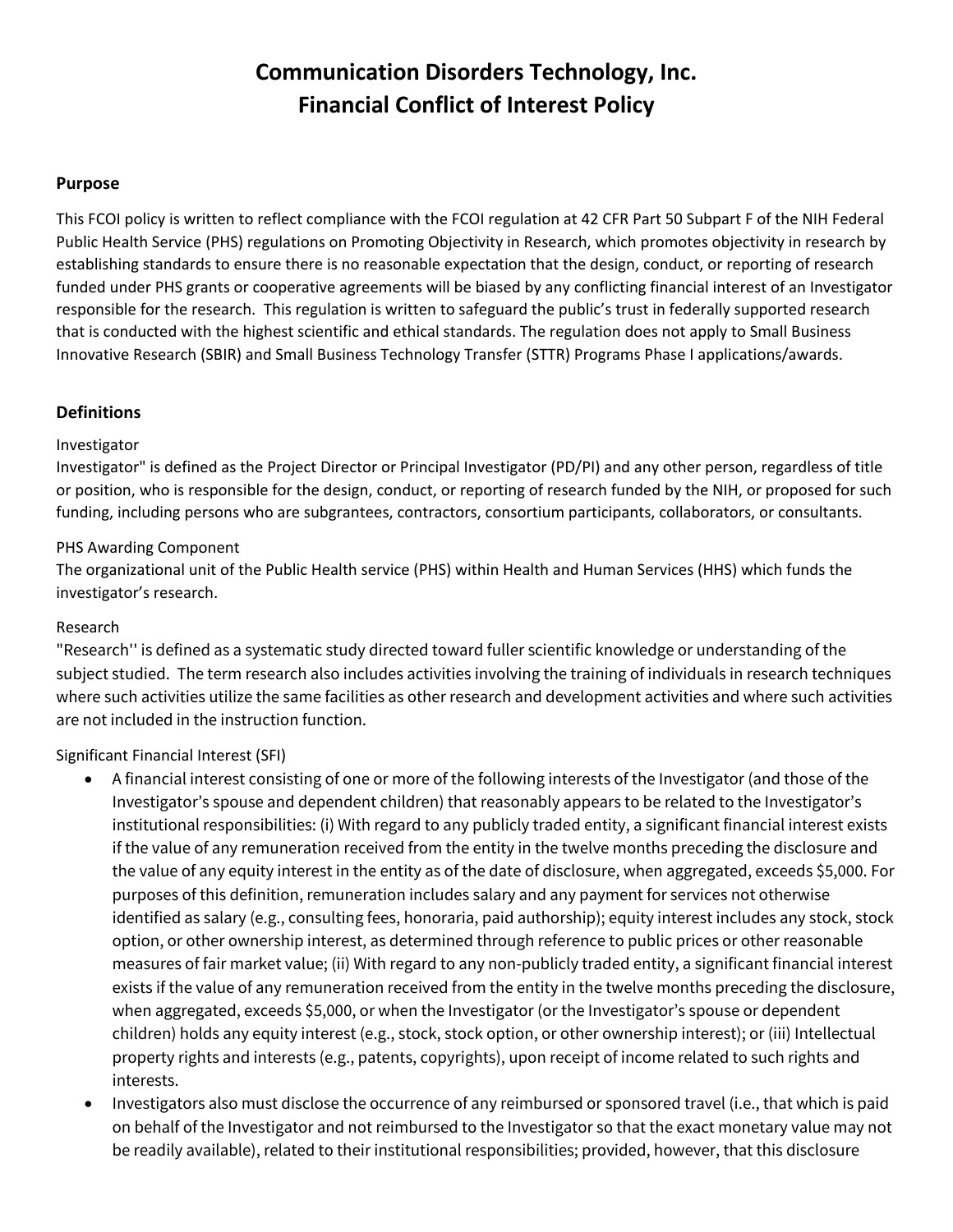requirement does not apply to travel that is reimbursed or sponsored by a federal, state, or local government agency, an Institution of higher education as defined at 20 U.S.C. 1001(a), an academic teaching hospital, a medical center, or a research institute that is affiliated with an Institution of higher education. The Institution's FCOI policy will specify the details of this disclosure, which will include, at a minimum, the purpose of the trip, the identity of the sponsor/organizer, the destination, and the duration. In accordance with the Institution's FCOI policy, the institutional official(s) will determine if further information is needed, including a determination or disclosure of monetary value, in order to determine whether the travel constitutes an FCOI with the PHS-funded research.

• The term significant financial interest does not include the following types of financial interests: salary, royalties, or other remuneration paid by the Institution to the Investigator if the Investigator is currently employed or otherwise appointed by the Institution, including intellectual property rights assigned to the Institution and agreements to share in royalties related to such rights; any ownership interest in the Institution held by the Investigator, if the Institution is a commercial or for-profit organization; income from investment vehicles, such as mutual funds and retirement accounts, as long as the Investigator does not directly control the investment decisions made in these vehicles; income from seminars, lectures, or teaching engagements sponsored by a federal, state, or local government agency, an Institution of higher education as defined at 20 U.S.C. 1001(a), an academic teaching hospital, a medical center, or a research institute that is affiliated with an Institution of higher education; or income from service on advisory committees or review panels for a federal, state, or local government agency, an Institution of higher education as defined at 20 U.S.C. 1001(a), an academic teaching hospital, a medical center, or a research institute that is affiliated with an Institution of higher education.

Small Business Innovation Research (SBIR) - A program designed to support small business concerns conducting innovative research/research & development with potential for commercialization.

Conflict of Interest Officer (COIO)

- Informs each investigator of CDT's FCIO policy and Investigator's disclosure reporting obligations, including timeframes for doing so
- Is responsible for determining the existence of conflicting interests and takes actions to ensure that they will be managed, reduced, or eliminated. Establishes adequate enforcement mechanisms and sanctions where appropriate
- Acts as contact point that Investigators and others may contact for questions and discussion
- Informs each Investigator of institution's COI policy
- Solicits and reviews financial disclosure statements from Investigators annually or as new reportable interests are obtained
- Ensures that records of all financial disclosures and all actions taken by the institution will be maintained for at least three years from the date of submission of the final expenditures report
- Ensures that, if Investigator has biased the research, the PHS awarding component is promptly notified of the corrective action taken or to be taken
- Ensures that, if HHS determines that a PHS-funded project to evaluate a drug, medical device or treatment was conducted by an investigator with a conflict that was not disclosed or managed, requires Investigators to disclose the conflict in each public presentation of the results of the research
- Ensures that CDT certifies, in each PHS application for funding, that:
	- $\circ$  CDT has in effect a written and enforced process to identify and manage, reduce, or eliminate conflicting interests
	- o Prior to expending any funds under the award, CDT will report to the PHS Awarding Component the existence of a conflicting interest and assure that it has been managed, reduced, or eliminated, and, for any interest identified as conflicting subsequent to CDT's initial report, a report will be made, and the conflicting interest managed, reduced, or eliminated, at least on an interim basis, within 60 days; and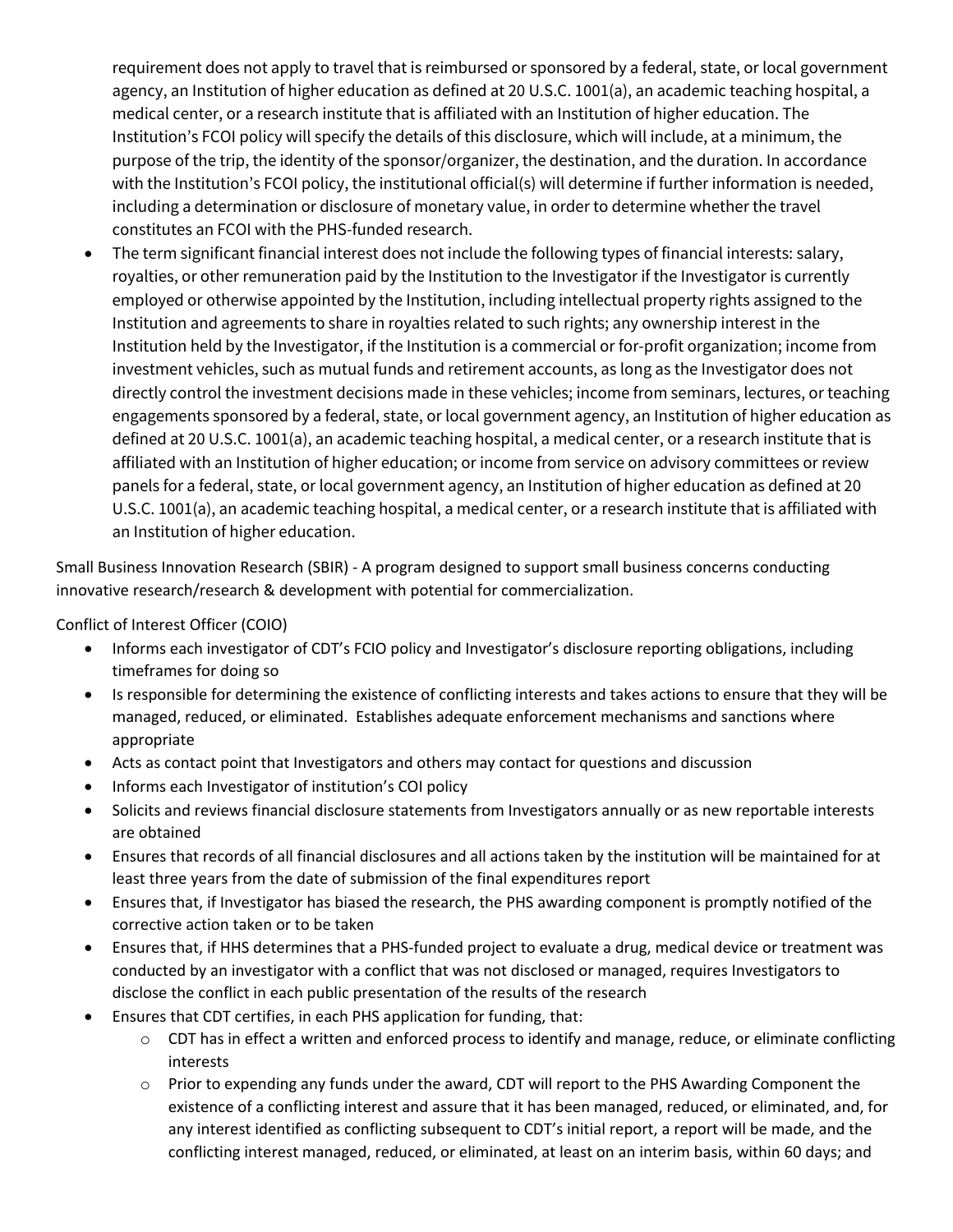o Upon request, CDT agrees to make information available to HHS regarding all conflicting interests and how those interests have been managed, reduced, or eliminated.

#### **Institutional Responsibilities**

CDT's FCIO policy includes its responsibility to

- Maintain an up-to-date, written, enforced FCOI policy that complies with the regulation and making the policy publicly accessible. Additional responsibilities include, but are not limited to:
- Solicit and review disclosures of Investigators' SFIs that are reasonably related to an Investigator's institutional responsibilities
- Determine whether an Investigator's SFI is related to the NIH-funded research and, if so related, whether the SFI is a FCOI (SFI that could directly and significantly affect the design, conduct or reporting of the NIH-funded research)
- Develop and implement management plans, as needed to manage FCOIs for awardee Investigators and subrecipient Investigators, if applicable
- Submit initial and annual FCOI reports to the NIH in accordance with the regulation
- Complete retrospective reviews when there is noncompliance with the Institution's policy or the FCOI regulation and updating any previously submitted FCOI report, if required after the retrospective review is complete
- Submit mitigation reports when bias is found in NIH-supported research as a result of the finding from a retrospective review.

# **Training**

CDT by its COIO shall inform each Investigator of Investigator responsibility for complying with the content of the NIH FCOI Regulation, Promoting Objectivity in Research (42 CFR Part 50 Subpart F) and shall require the completion of up-todate Disclosure of Investigator's Significant Financial Interests (SFIs) (and those of their spouse and dependent children), as defined herein.

CDT by its COIO shall inform each Investigator of Investigator responsibility for complying with CDT FCOI policies and procedures, completing FCOI training prior to engaging in NIH-funded research and thereafter, every four years and immediately when any of the following circumstances apply: (i) the Institution revises its FCOI policies and procedures in any manner that affects the requirements of Investigators; (ii) an Investigator is new to an Institution; or (iii) an Institution finds that an Investigator is not in compliance with the Institution's FCOI policy or management plan;, and for disclosing the required information to the Institution whether the Investigator is planning to participate in or is participating in NIH-funded research. The Investigator is required to disclose to the CDT's COIO his/her SFIs (and those of the Investigator's spouse and dependent children) that reasonably appear to be related to the Investigator's institutional responsibilities. The investigator is required to submit to CDT, prior to the expenditure of NIH funds, any reimbursed or sponsored travel related to the Investigator's institutional responsibilities as required in the regulation (see definition of SFI provided in 42 CFR Part 50.603). The Investigator must disclose the SFIs as follows:

(1) No later than at the time of application for NIH-funded research

(2) Within thirty days of discovering or acquiring (e.g., through purchase, marriage, or inheritance) a new SFI

(3) At least annually, in accordance with the specific time period prescribed by the Institution, during the period of award

During the period of award, the investigator is required to update all financial disclosures to CDT according to its policy, either on an annual basis or within 30 days of the acquisition or discovery of new SFIs.